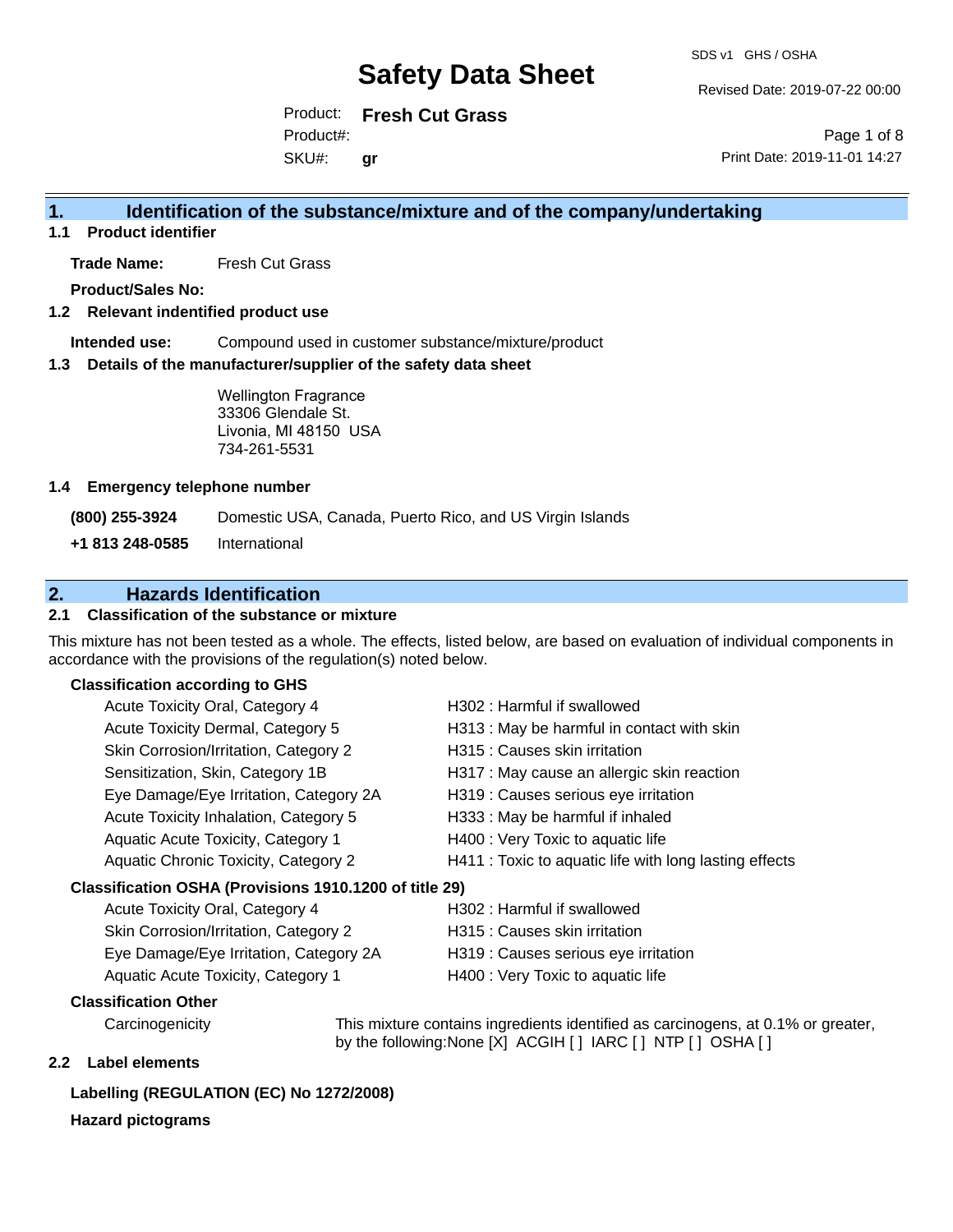### Product: **Fresh Cut Grass**

**gr**

Product#:

SKU#:

Page 2 of 8

Revised Date: 2019-07-22 00:00

Print Date: 2019-11-01 14:27



**Signal Word: Warning**

## **Hazard statments** H302 Harmful if swallowed H313 May be harmful in contact with skin H315 Causes skin irritation H317 May cause an allergic skin reaction H319 Causes serious eye irritation H333 May be harmful if inhaled H400 Very Toxic to aquatic life H411 Toxic to aquatic life with long lasting effects

### **Precautionary Statements**

#### **Prevention:**

| P <sub>264</sub> | Wash hands thoroughly after handling                                  |
|------------------|-----------------------------------------------------------------------|
| P270             | Do not eat, drink or smoke when using this product                    |
| P272             | Contaminated work clothing should not be allowed out of the workplace |
| P273             | Avoid release to the environment                                      |

#### **Response:**

| $P301 + P312 + P330$ | IF SWALLOWED: Call a POISON CENTER or doctor/physician if you feel unwell Rinse<br>mouth                                         |
|----------------------|----------------------------------------------------------------------------------------------------------------------------------|
| $P302 + P352$        | IF ON SKIN: Wash with soap and water                                                                                             |
| $P304 + P312$        | IF INHALED: Call a POISON CENTER or doctor/physician if you feel unwell                                                          |
| $P305 + P351 + P338$ | IF IN EYES: Rinse cautiously with water for several minutes Remove contact lenses if<br>present and easy to do. continue rinsing |
| $P333 + P313$        | If skin irritation or a rash occurs: Get medical advice/attention                                                                |
| $P337 + P313$        | If eye irritation persists: Get medical advice/attention                                                                         |
| P362                 | Take off contaminated clothing and wash before reuse                                                                             |
| P363                 | Wash contaminated clothing before reuse                                                                                          |
| P391                 | <b>Collect Spillage</b>                                                                                                          |
|                      |                                                                                                                                  |

#### **2.3 Other Hazards**

#### **no data available**

## **3. Composition/Information on Ingredients**

#### **3.1 Mixtures**

This product is a complex mixture of ingredients, which contains among others the following substance(s), presenting a health or environmental hazard within the meaning of the UN Globally Harmonized System of Classification and Labeling of Chemicals (GHS):

| CAS#       |     | Conc. |                           |
|------------|-----|-------|---------------------------|
| Ingredient | EC# | Range | <b>GHS Classification</b> |

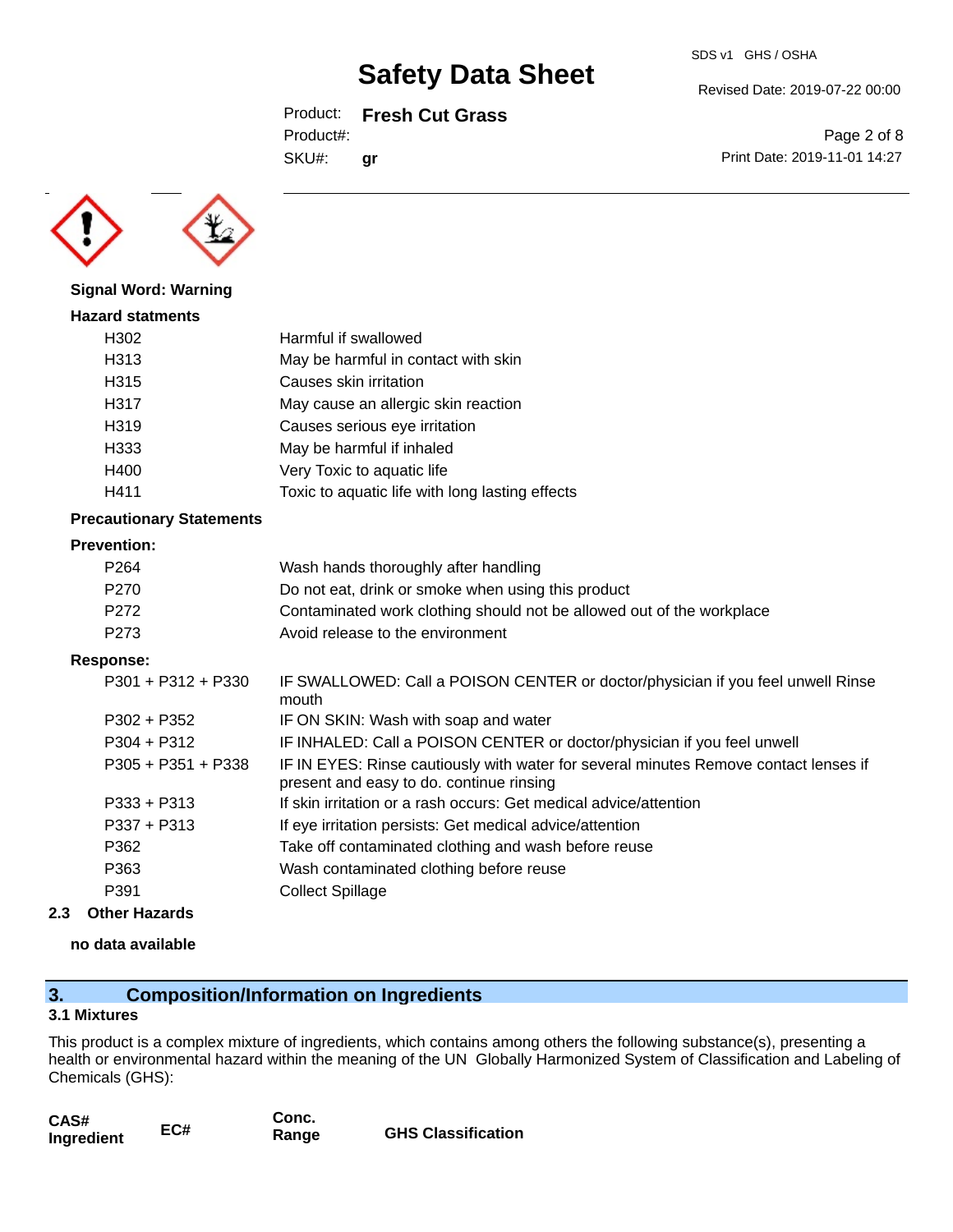SDS v1 GHS / OSHA

Revised Date: 2019-07-22 00:00

Product: **Fresh Cut Grass**

Product#:

SKU#: **gr**

Page 3 of 8 Print Date: 2019-11-01 14:27

| CAS#<br>Ingredient     | EC#                                                      | Conc.<br>Range | <b>GHS Classification</b>           |
|------------------------|----------------------------------------------------------|----------------|-------------------------------------|
| 120-51-4               | 204-402-9                                                | $> 80 \%$      | H302; H313; H400; H411              |
| <b>Benzyl Benzoate</b> |                                                          |                |                                     |
| 32210-23-4             | 250-954-9                                                | $2 - 5%$       | H303; H317; H401                    |
|                        | 4-tert-Butylcyclohexyl acetate                           |                |                                     |
| 68737-61-1             | 272-113-5                                                | $2 - 5%$       | H227; H303; H313; H315; H317; H401; |
|                        | Dimethyltetrahydro Benzaldehyde                          |                | H411                                |
| $93 - 92 - 5$          | 202-288-5                                                | $1 - 2 \%$     | H227; H402                          |
|                        | methylbenzyl acetate                                     |                |                                     |
| 7493-57-4              | 231-327-9                                                | $1 - 2%$       | H401; H412                          |
|                        | Propyl phenethyl acetal                                  |                |                                     |
| 2050-08-0              | 218-080-2                                                | $1 - 2%$       | H302; H400; H410                    |
| Amyl salicylate        |                                                          |                |                                     |
| 6259-76-3              | 228-408-6                                                | $1 - 2%$       | H315; H317; H319; H400; H410        |
| Hexyl salicylate       |                                                          |                |                                     |
| 122-78-1               | 204-574-5                                                | $1 - 2%$       | H227; H302; H313; H314; H317        |
|                        | Phenylacetaldehyde                                       |                |                                     |
| $60 - 12 - 8$          | 200-456-2                                                | $1 - 2%$       | H302; H313; H316; H319              |
| phenethyl alcohol      |                                                          |                |                                     |
|                        | See Section 16 for full text of GHS classification codes |                |                                     |

See Section 16 for full text of GHS classification codes which where not shown in section 2

Total Hydrocarbon Content  $(\% w/w) = 0.00$ 

# **4. First Aid Measures 4.1 Description of first aid measures Inhalation:** Remove from exposure site to fresh air and keep at rest. Obtain medical advice. **Eye Exposure:** Flush immediately with water for at least 15 minutes. Contact physician if symptoms persist. **Skin Exposure: Remove contaminated clothes. Wash thoroughly with water (and soap).** Remove contaminated clothes. Wash thoroughly with water (and soap). Contact physician if symptoms persist. **Ingestion: Rinse mouth with water and obtain medical advice. In all of the state of the Ringestian Medical advice. 4.2 Most important symptoms and effects, both acute and delayed Symptoms:** no data available **Risks:** Risks: Refer to Section 2.2 "Hazard Statements" **4.3 Indication of any immediate medical attention and special treatment needed** Treatment: Treatment: Treatment: Refer to Section 2.2 "Response"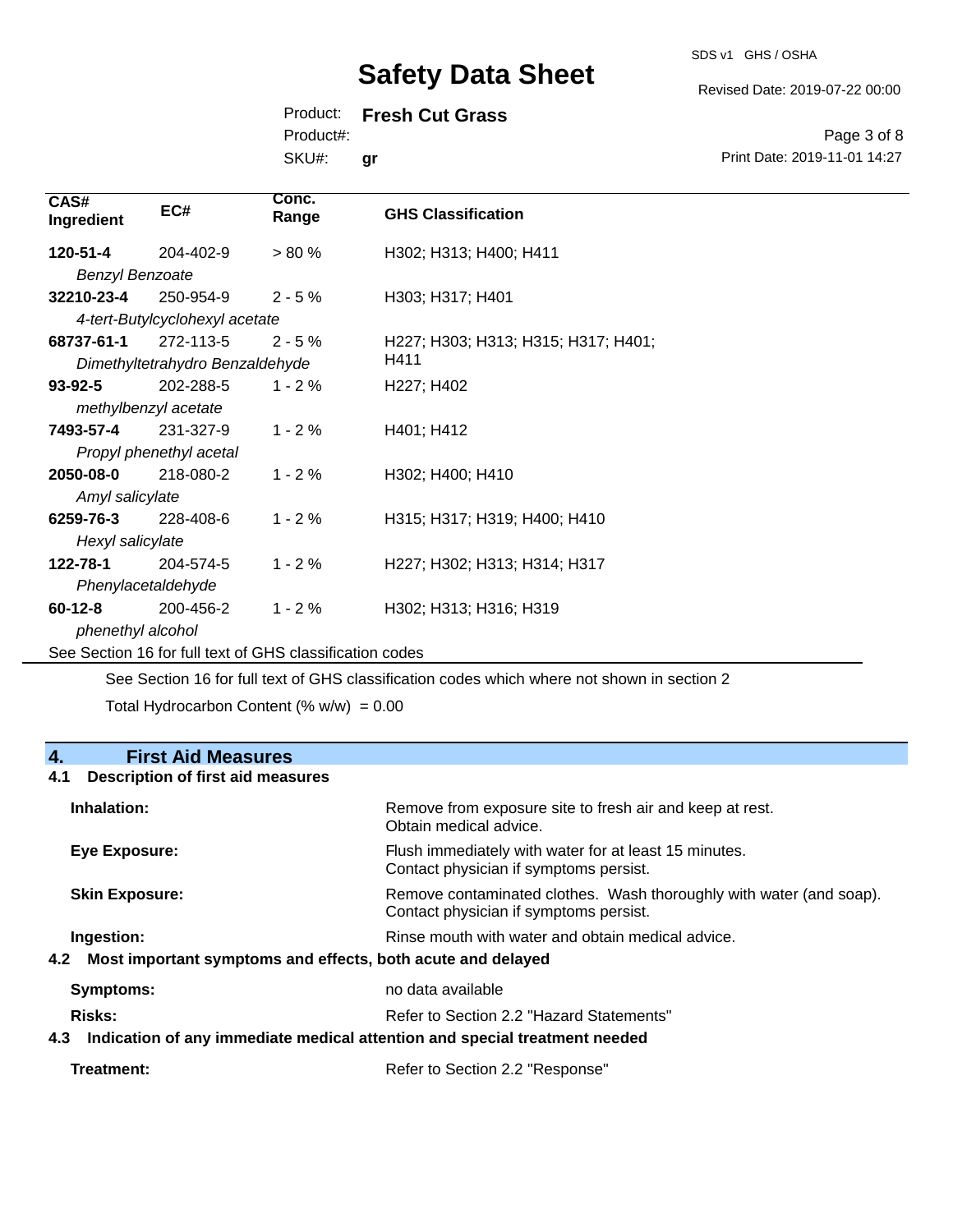SDS v1 GHS / OSHA

Revised Date: 2019-07-22 00:00

Product: **Fresh Cut Grass** SKU#: Product#: **gr**

Page 4 of 8 Print Date: 2019-11-01 14:27

| 5 <sub>1</sub><br><b>Fire-Fighting measures</b>                        |                                                   |
|------------------------------------------------------------------------|---------------------------------------------------|
| <b>Extinguishing media</b><br>5.1                                      |                                                   |
| Suitable:                                                              | Carbon dioxide (CO2), Dry chemical, Foam          |
| Unsuitable                                                             | Do not use a direct water jet on burning material |
| Special hazards arising from the substance or mixture<br>$5.2^{\circ}$ |                                                   |
| During fire fighting:<br><b>Advice for firefighters</b><br>5.3         | Water may be ineffective                          |
| <b>Further information:</b>                                            | Standard procedure for chemical fires             |

#### **6. Accidental Release Measures**

#### **6.1 Personal precautions, protective equipment and emergency procedures**

Avoid inhalation and contact with skin and eyes. A self-contained breathing apparatus is recommended in case of a major spill.

#### **6.2 Environmental precautions**

Keep away from drains, soil, and surface and groundwater.

#### **6.3 Methods and materials for containment and cleaning up**

Clean up spillage promptly. Remove ignition sources. Provide adequate ventilation. Avoid excessive inhalation of vapors. Gross spillages should be contained by use of sand or inert powder and disposed of according to the local regulations.

#### **6.4 Reference to other sections**

Not Applicable

### **7. Handling and Storage**

#### **7.1 Precautions for safe handling**

Apply according to good manufacturing and industrial hygiene practices with proper ventilation. Do not drink, eat or smoke while handling. Respect good personal hygiene.

#### **7.2 Conditions for safe storage, including any incompatibilities**

Store in a cool, dry and ventilated area away from heat sources and protected from light in tightly closed original container. Avoid uncoated metal container. Keep air contact to a minimum.

#### **7.3 Specific end uses**

No information available

#### **8. Exposure Controls/Personal Protection**

#### **8.1 Control parameters**

**Exposure Limits:** Contains no substances with occupational exposure limit values.

**Engineering Controls:** Use local exhaust as needed.

#### **8.2 Exposure controls - Personal protective equipment**

**Eye protection:** Tightly sealed goggles, face shield, or safety glasses with brow guards and side shields, etc. as may be appropriate for the exposure

**Respiratory protection:** Avoid excessive inhalation of concentrated vapors. Apply local ventilation where appropriate.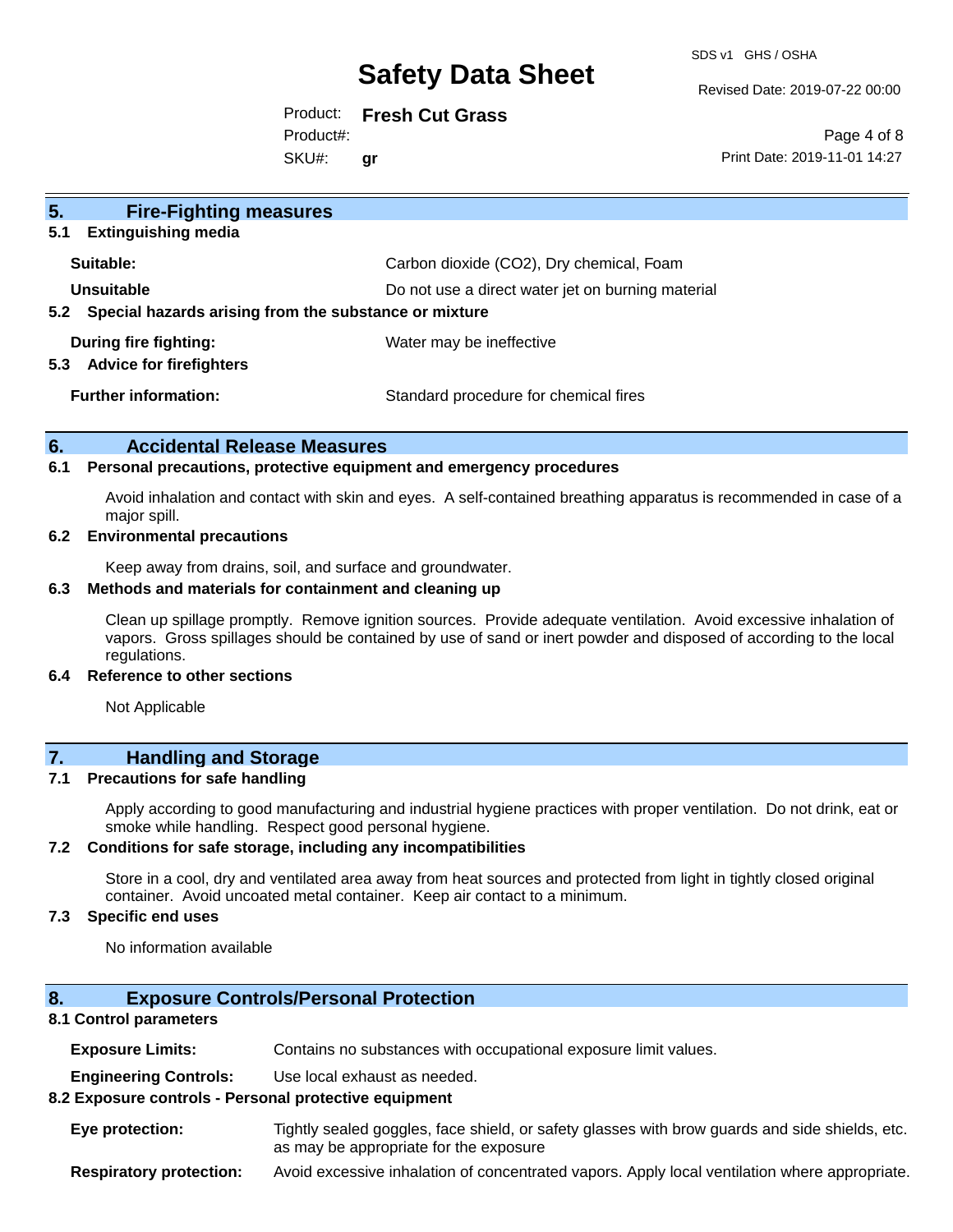SDS v1 GHS / OSHA

Revised Date: 2019-07-22 00:00

Product: **Fresh Cut Grass** SKU#: Product#: **gr**

Page 5 of 8 Print Date: 2019-11-01 14:27

**Skin protection:** Avoid Skin contact. Use chemically resistant gloves as needed.

### **9. Physical and Chemical Properties**

#### **9.1 Information on basic physical and chemical properties**

| Appearance:                  | Liquid                                  |
|------------------------------|-----------------------------------------|
| Odor:                        | Conforms to Standard                    |
| Color:                       | <b>Colorless to Nearly Colorless G0</b> |
| <b>Viscosity:</b>            | Liquid                                  |
| <b>Freezing Point:</b>       | Not determined                          |
| <b>Boiling Point:</b>        | Not determined                          |
| <b>Melting Point:</b>        | Not determined                          |
| <b>Flashpoint (CCCFP):</b>   | >200 F (93.33 C)                        |
| <b>Auto flammability:</b>    | Not determined                          |
| <b>Explosive Properties:</b> | None Expected                           |
| <b>Oxidizing properties:</b> | None Expected                           |
| Vapor Pressure (mmHg@20 C):  | 0.0297                                  |
| %VOC:                        | 0.03                                    |
| Specific Gravity @ 25 C:     | 1.0900                                  |
| Density $@25C$ :             | 1.0870                                  |
| Refractive Index @ 20 C:     | 1.5490                                  |
| Soluble in:                  | Oil                                     |

### **10. Stability and Reactivity**

| 10.1 Reactivity                         | None                                               |
|-----------------------------------------|----------------------------------------------------|
| <b>10.2 Chemical stability</b>          | Stable                                             |
| 10.3 Possibility of hazardous reactions | None known                                         |
| 10.4 Conditions to avoid                | None known                                         |
| 10.5 Incompatible materials             | Strong oxidizing agents, strong acids, and alkalis |
| 10.6 Hazardous decomposition products   | None known                                         |

### **11. Toxicological Information**

#### **11.1 Toxicological Effects**

Acute Toxicity Estimates (ATEs) based on the individual Ingredient Toxicity Data utilizing the "Additivity Formula"

**Acute toxicity - Oral - (Rat) mg/kg** (LD50: 1620.1612) Harmful if swallowed **Acute toxicity - Inhalation - (Rat) mg/L/4hr** (LD50: 201.6260) May be harmful if inhaled **Skin corrosion / irritation** May be harmful if inhaled

Acute toxicity - Dermal - (Rabbit) mg/kg <br>
(LD50: 3415.2542) May be harmful in contact with skin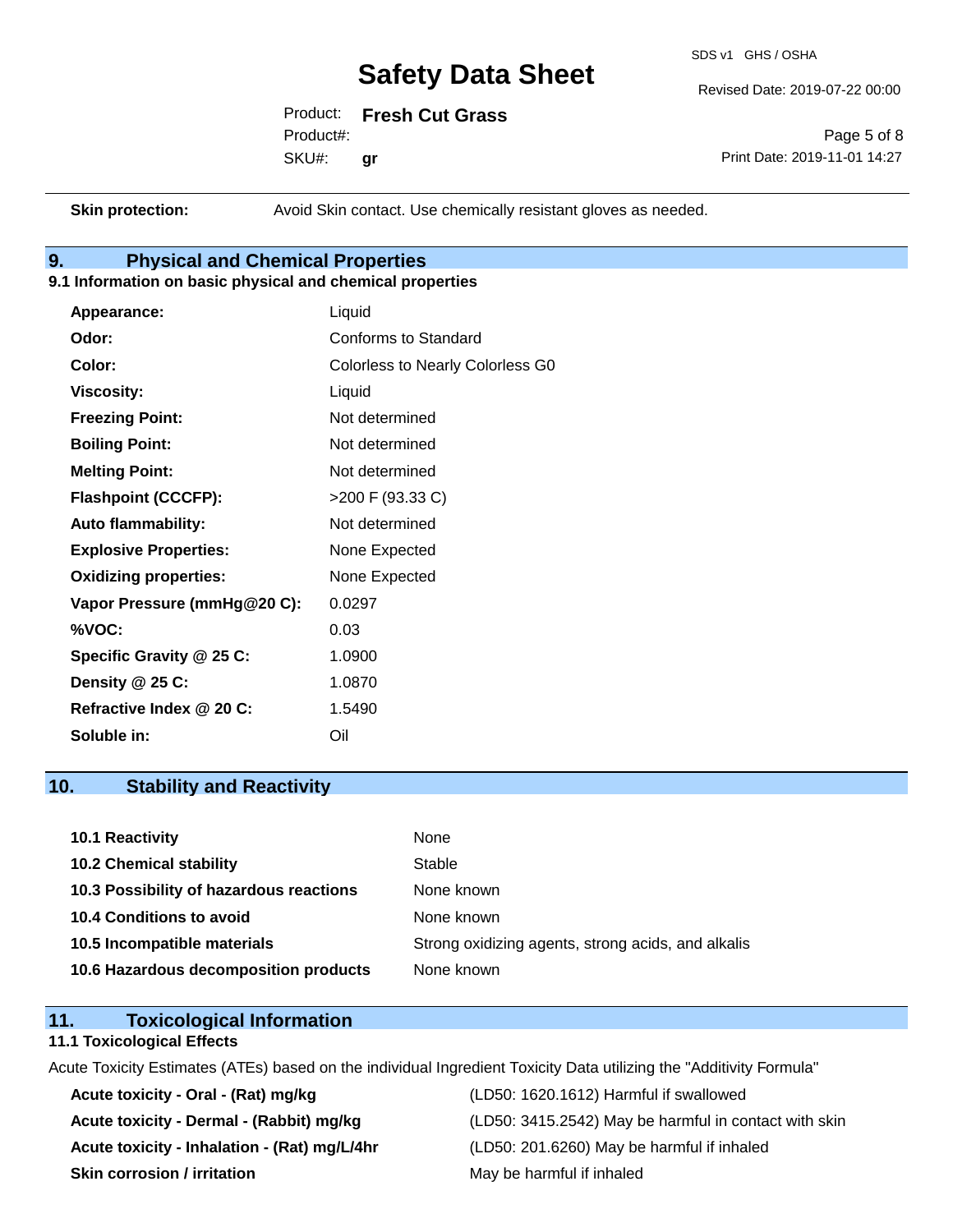SDS v1 GHS / OSHA

Revised Date: 2019-07-22 00:00

Product: **Fresh Cut Grass** SKU#: Product#: **gr**

Page 6 of 8 Print Date: 2019-11-01 14:27

| Serious eye damage / irritation                    | Causes serious eye irritation                            |
|----------------------------------------------------|----------------------------------------------------------|
| <b>Respiratory sensitization</b>                   | Not classified - the classification criteria are not met |
| <b>Skin sensitization</b>                          | May cause an allergic skin reaction                      |
| <b>Germ cell mutagenicity</b>                      | Not classified - the classification criteria are not met |
| Carcinogenicity                                    | Not classified - the classification criteria are not met |
| <b>Reproductive toxicity</b>                       | Not classified - the classification criteria are not met |
| Specific target organ toxicity - single exposure   | Not classified - the classification criteria are not met |
| Specific target organ toxicity - repeated exposure | Not classified - the classification criteria are not met |
| <b>Aspiration hazard</b>                           | Not classified - the classification criteria are not met |

#### **12. Ecological Information 12.1 Toxicity**

| <b>Acute acquatic toxicity</b>     | Very Toxic to aquatic life                      |
|------------------------------------|-------------------------------------------------|
| <b>Chronic acquatic toxicity</b>   | Toxic to aquatic life with long lasting effects |
| <b>Toxicity Data on soil</b>       | no data available                               |
| <b>Toxicity on other organisms</b> | no data available                               |
|                                    |                                                 |
| 12.2 Persistence and degradability | no data available                               |
| 12.3 Bioaccumulative potential     | no data available                               |
| 12.4 Mobility in soil              | no data available                               |
| 12.5 Other adverse effects         | no data available                               |

#### **13. Disposal Conditions**

#### **13.1 Waste treatment methods**

Do not allow product to reach sewage systems. Dispose of in accordance with all local and national regulations. Send to a licensed waste management company.The product should not be allowed to enter drains, water courses or the soil. Do not contaminate ponds, waterways or ditches with chemical or used container.

# **14. Transport Information**

| <b>Marine Pollutant</b>                                                                  | Yes. Ingredient of greatest environmental impact:<br>120-51-4 : (> 80 %) : Benzyl Benzoate |                                     |                   |                 |        |
|------------------------------------------------------------------------------------------|--------------------------------------------------------------------------------------------|-------------------------------------|-------------------|-----------------|--------|
| <b>Regulator</b>                                                                         |                                                                                            | <b>Class</b>                        | <b>Pack Group</b> | <b>Sub Risk</b> | UN-nr. |
| U.S. DOT (Non-Bulk)<br><b>Chemicals NOI</b><br><b>ADR/RID (International Road/Rail)</b>  |                                                                                            | Not Regulated - Not Dangerous Goods |                   |                 |        |
| <b>Environmentally Hazardous</b><br>Substance, Liquid, n.o.s.<br><b>IATA (Air Cargo)</b> |                                                                                            | 9                                   | Ш                 |                 | UN3082 |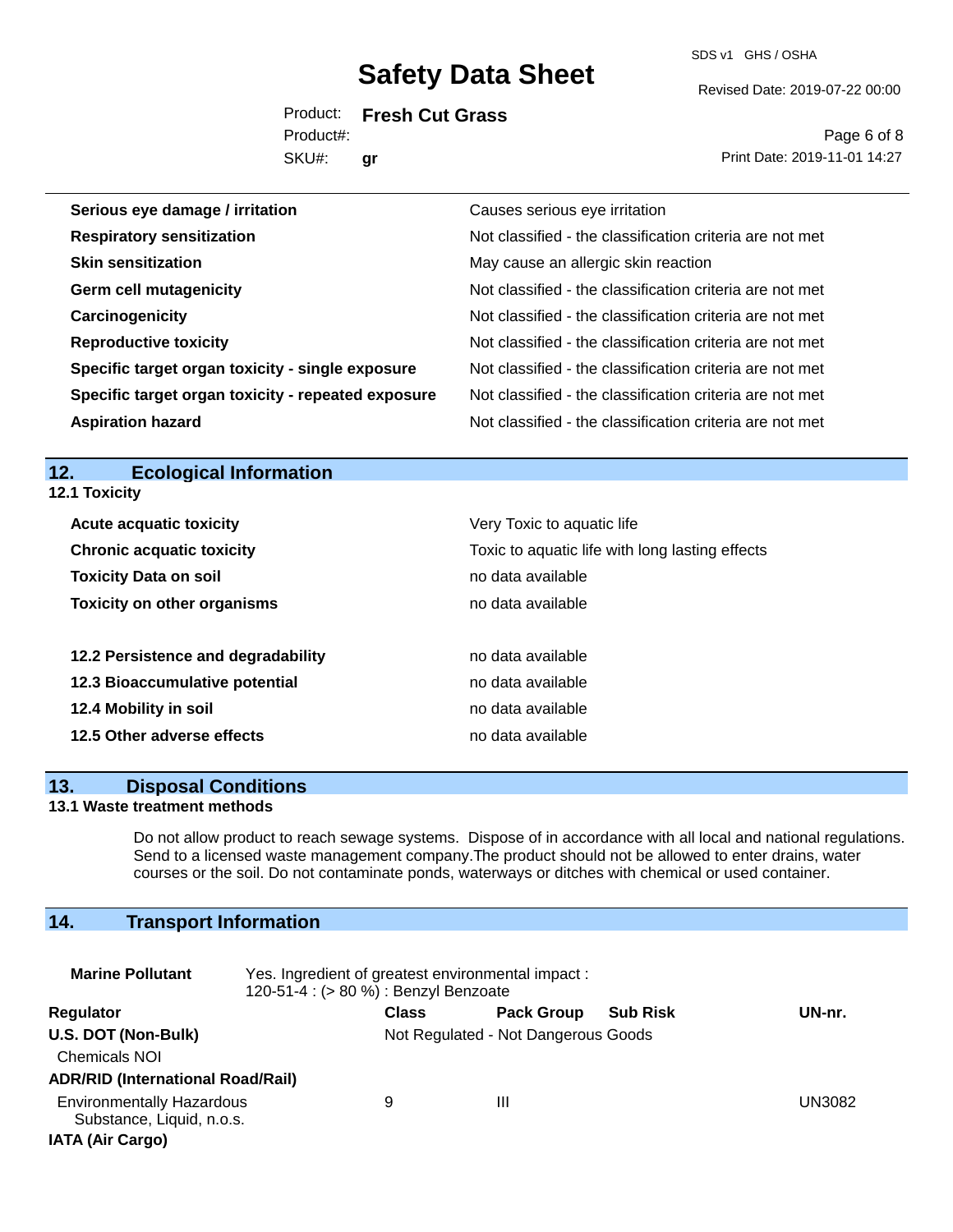SDS v1 GHS / OSHA

| Revised Date: 2019-07-22 00:00 |  |  |  |
|--------------------------------|--|--|--|
|                                |  |  |  |

|                                                                         | Product:       |    | <b>Fresh Cut Grass</b>                                                                           |                              |  |
|-------------------------------------------------------------------------|----------------|----|--------------------------------------------------------------------------------------------------|------------------------------|--|
|                                                                         | Product#:      |    |                                                                                                  | Page 7 of 8                  |  |
|                                                                         | SKU#:          | gr |                                                                                                  | Print Date: 2019-11-01 14:27 |  |
| <b>Environmentally Hazardous</b><br>Substance, Liquid, n.o.s.           |                | 9  | Ш                                                                                                | UN3082                       |  |
| <b>IMDG (Sea)</b>                                                       |                |    |                                                                                                  |                              |  |
| <b>Environmentally Hazardous</b><br>Substance, Liquid, n.o.s.           |                | 9  | Ш                                                                                                | <b>UN3082</b>                |  |
| 15.<br><b>Regulatory Information</b><br><b>U.S. Federal Regulations</b> |                |    |                                                                                                  |                              |  |
| <b>TSCA (Toxic Substance Control Act)</b>                               |                |    | <b>TSCA</b> status undetermined                                                                  |                              |  |
| 40 CFR(EPCRA, SARA, CERCLA and CAA)<br><b>U.S. State Regulations</b>    |                |    | This product contains NO components of concern.                                                  |                              |  |
| <b>California Proposition 65 Warning</b><br><b>Canadian Regulations</b> |                |    | No Warning required                                                                              |                              |  |
| <b>DSL</b>                                                              | $0.01 - 0.1\%$ |    | 100.00% of the components are listed or exempt. The following<br>components are NOT on the List: |                              |  |
|                                                                         |                |    |                                                                                                  |                              |  |

# **16. Other Information**

#### **GHS H-Statements referred to under section 3 and not listed in section 2**

| H227 : Combustible liquid                                | H303 : May be harmful if swallowed                             |
|----------------------------------------------------------|----------------------------------------------------------------|
| H314 : Causes severe skin burns and eye damage           | H316 : Causes mild skin irritation                             |
| H317 : May cause an allergic skin reaction               | H401 : Toxic to aquatic life                                   |
| H402 : Harmful to aquatic life                           | H410 : Very toxic to aquatic life with long lasting<br>effects |
| H412 : Harmful to aquatic life with long lasting effects |                                                                |
| <b>Total Fractional Values</b>                           |                                                                |
| (TFV) Risk                                               | (TFV) Risk                                                     |
| (44.31) Aquatic Chronic Toxicity, Category 3             | (24.80) Acute Toxicity Inhalation, Category 5                  |
| (10.00) Sensitization, Skin, Category 1                  | (4.80) Sensitization, Skin, Category 1B                        |
| (4.42) Aquatic Chronic Toxicity, Category 2              | (3.61) Aquatic Chronic Toxicity, Category 4                    |
| (3.37) Aquatic Acute Toxicity, Category 1                | (1.79) Skin Corrosion/Irritation, Category 3                   |
| (1.56) Skin Corrosion/Irritation, Category 2             | (1.46) Acute Toxicity Dermal, Category 5                       |
| (1.30) Eye Damage/Eye Irritation, Category 2A            | (1.23) Acute Toxicity Oral, Category 4                         |
|                                                          |                                                                |

#### Remarks

This safety data sheet is based on the properties of the material known to WellingtonFragrance at the time the data sheet was issued. The safety data sheet is intended to provide information for a health and safety assessment of the material and the circumstances, under which it is packaged, stored or applied in the workplace. For such a safety assessment Wellington Fragrance holds no responsibility. This document is not intended for quality assurance purposes.